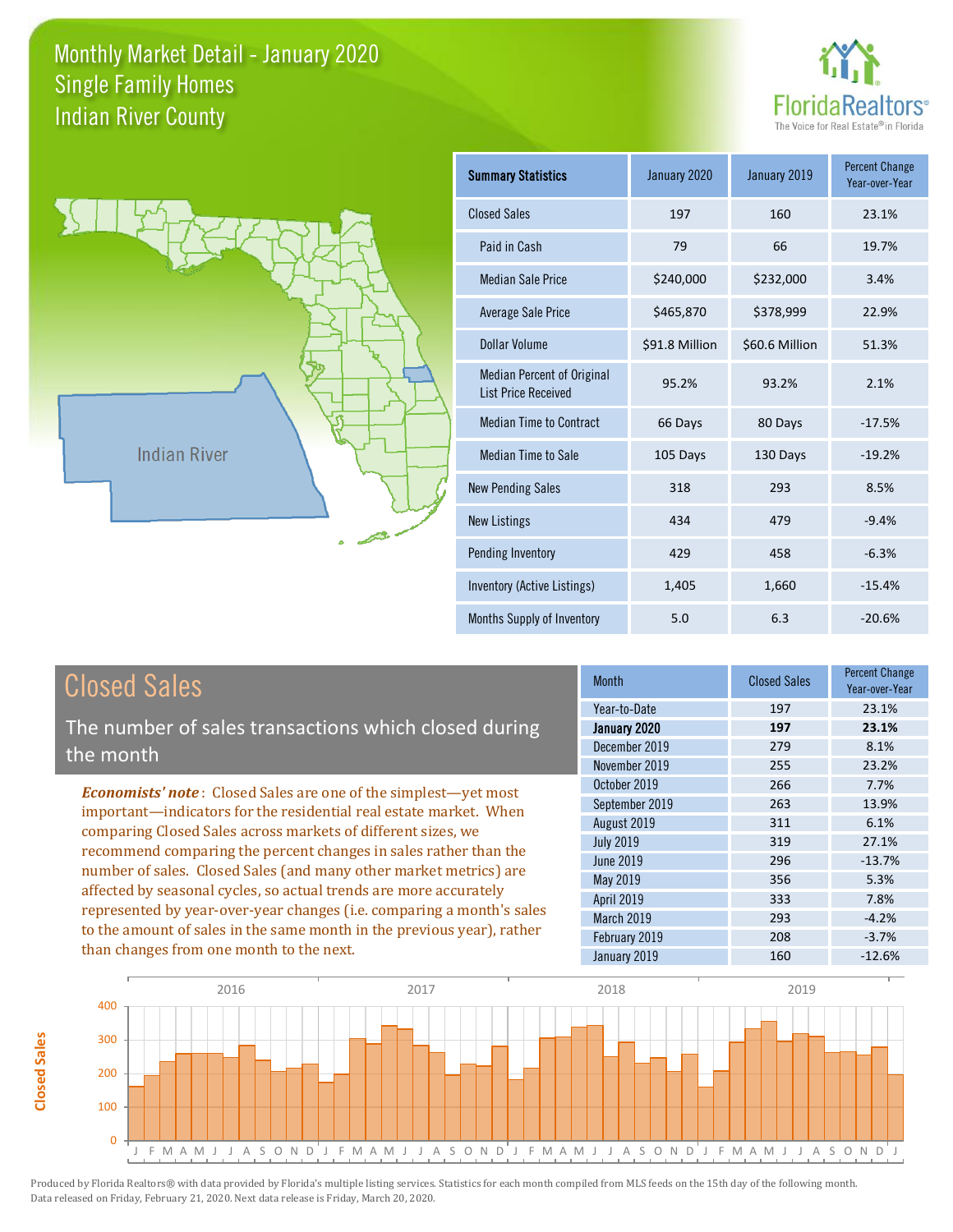this statistic should be interpreted with care.



116 10.5%

| Cash Sales                                                                      | <b>Month</b>      | Cash Sales | <b>Percent Change</b><br>Year-over-Year |
|---------------------------------------------------------------------------------|-------------------|------------|-----------------------------------------|
|                                                                                 | Year-to-Date      | 79         | 19.7%                                   |
| The number of Closed Sales during the month in which                            | January 2020      | 79         | 19.7%                                   |
| buyers exclusively paid in cash                                                 | December 2019     | 100        | 5.3%                                    |
|                                                                                 | November 2019     | 91         | 9.6%                                    |
|                                                                                 | October 2019      | 101        | 8.6%                                    |
|                                                                                 | September 2019    | 85         | 34.9%                                   |
| <b>Economists' note</b> : Cash Sales can be a useful indicator of the extent to | August 2019       | 120        | 10.1%                                   |
| which investors are participating in the market. Why? Investors are             | <b>July 2019</b>  | 113        | 16.5%                                   |
| far more likely to have the funds to purchase a home available up front,        | June 2019         | 97         | $-29.2%$                                |
| whereas the typical homebuyer requires a mortgage or some other                 | May 2019          | 136        | 9.7%                                    |
| form of financing. There are, of course, many possible exceptions, so           | <b>April 2019</b> | 138        | 5.3%                                    |



# Cash Sales as a Percentage of Closed Sales

The percentage of Closed Sales during the month which were Cash Sales

*Economists' note* : This statistic is simply another way of viewing Cash Sales. The remaining percentages of Closed Sales (i.e. those not paid fully in cash) each month involved some sort of financing, such as mortgages, owner/seller financing, assumed loans, etc.

| <b>Month</b>     | <b>Percent of Closed</b><br>Sales Paid in Cash | <b>Percent Change</b><br>Year-over-Year |
|------------------|------------------------------------------------|-----------------------------------------|
| Year-to-Date     | 40.1%                                          | $-2.9%$                                 |
| January 2020     | 40.1%                                          | $-2.9%$                                 |
| December 2019    | 35.8%                                          | $-2.7%$                                 |
| November 2019    | 35.7%                                          | $-11.0%$                                |
| October 2019     | 38.0%                                          | 0.8%                                    |
| September 2019   | 32.3%                                          | 18.3%                                   |
| August 2019      | 38.6%                                          | 3.8%                                    |
| <b>July 2019</b> | 35.4%                                          | $-8.3%$                                 |
| June 2019        | 32.8%                                          | $-17.8%$                                |
| May 2019         | 38.2%                                          | 4.1%                                    |
| April 2019       | 41.4%                                          | $-2.4%$                                 |
| March 2019       | 39.6%                                          | 15.5%                                   |
| February 2019    | 43.3%                                          | 0.5%                                    |
| January 2019     | 41.3%                                          | 3.5%                                    |

February 2019 **90** -3.2%

March 2019

January 2019 **66** -9.6%

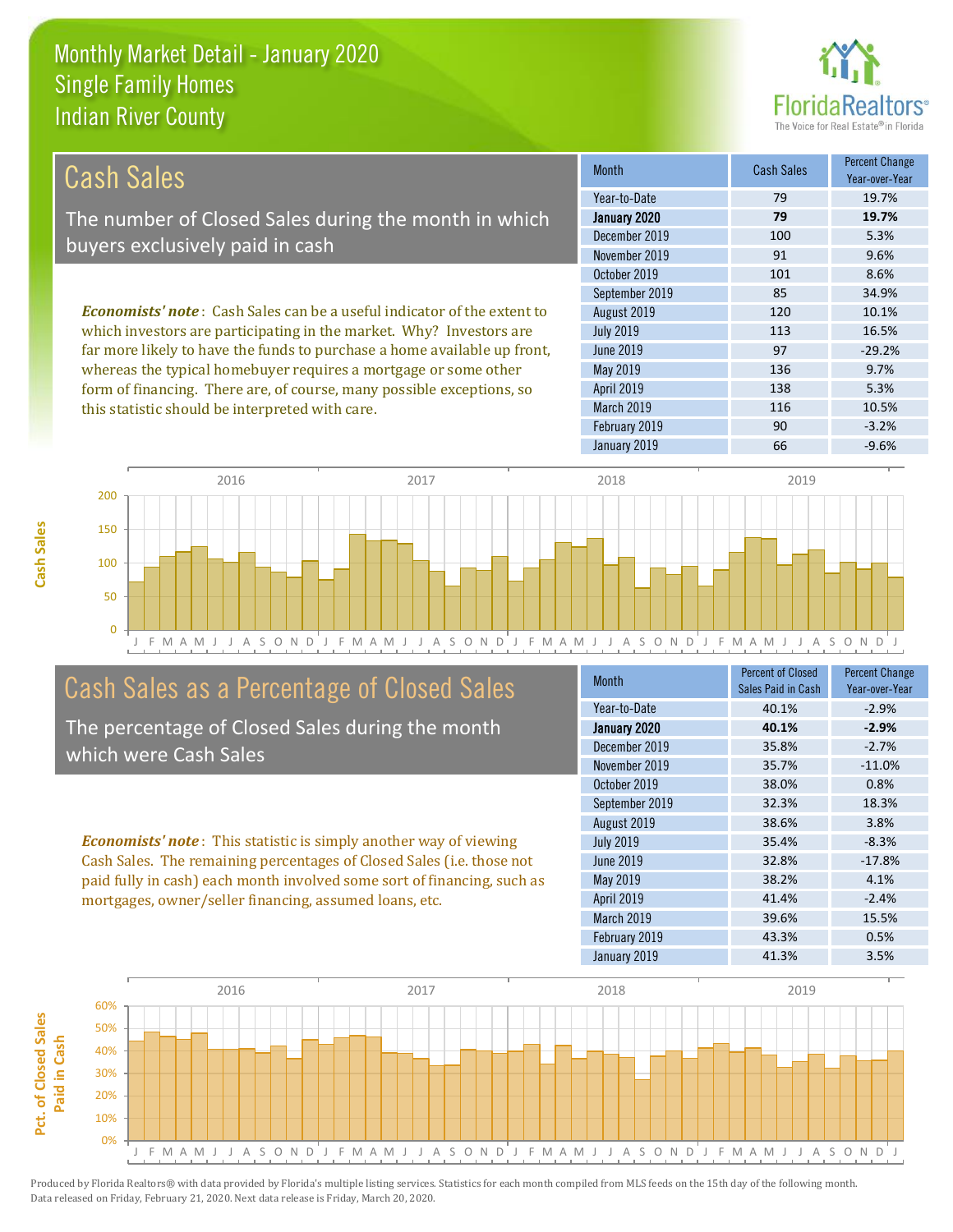

#### *Economists' note* : Median Sale Price is our preferred summary statistic for price activity because, unlike Average Sale Price, Median Sale Price is not sensitive to high sale prices for small numbers of homes that may not be characteristic of the market area. Keep in mind that median price trends over time are not always solely caused by changes in the general value of local real estate. Median sale price only reflects the values of the homes that *sold* each month, and the mix of the types of homes that sell can change over time. January 2019 **\$232,000** \$234,000 March 2019 **\$248,500** \$248,500 February 2019 **\$245,000** 5245,000 1.1% May 2019 **\$261,500** \$261,500 9.1% April 2019 **\$255,000** \$255,000 8.5% \$246,687 4.9% September 2019 \$255,000 6.3% June 2019 **\$250,000 0.4%** December 2019 **\$266,500** 9.9% November 2019 **\$249,335** 3.9% August 2019 **\$245,000 0.0%** July 2019 **\$250,000** \$250,000 8.6% October 2019 Month Median Sale Price Percent Change Year-over-Year January 2020 **\$240,000 3.4%** Year-to-Date \$240,000 3.4% Median Sale Price The median sale price reported for the month (i.e. 50% of sales were above and 50% of sales were below)



# Average Sale Price

The average sale price reported for the month (i.e. total sales in dollars divided by the number of sales)

*Economists' note* : Usually, we prefer Median Sale Price over Average Sale Price as a summary statistic for home prices. However, Average Sale Price does have its uses—particularly when it is analyzed alongside the Median Sale Price. For one, the relative difference between the two statistics can provide some insight into the market for higher-end homes in an area.

| <b>Month</b>     | <b>Average Sale Price</b> | <b>Percent Change</b><br>Year-over-Year |
|------------------|---------------------------|-----------------------------------------|
| Year-to-Date     | \$465,870                 | 22.9%                                   |
| January 2020     | \$465,870                 | 22.9%                                   |
| December 2019    | \$395,848                 | 5.2%                                    |
| November 2019    | \$364,316                 | 12.2%                                   |
| October 2019     | \$324,883                 | 4.6%                                    |
| September 2019   | \$327,775                 | 7.6%                                    |
| August 2019      | \$306,862                 | $-3.8%$                                 |
| <b>July 2019</b> | \$340,955                 | 1.6%                                    |
| <b>June 2019</b> | \$362,907                 | 1.8%                                    |
| May 2019         | \$387,599                 | 16.1%                                   |
| April 2019       | \$379,025                 | 3.0%                                    |
| March 2019       | \$361,923                 | 14.1%                                   |
| February 2019    | \$348,172                 | $-6.3%$                                 |
| January 2019     | \$378,999                 | 19.1%                                   |



**Median Sale Price**

**Median Sale Price**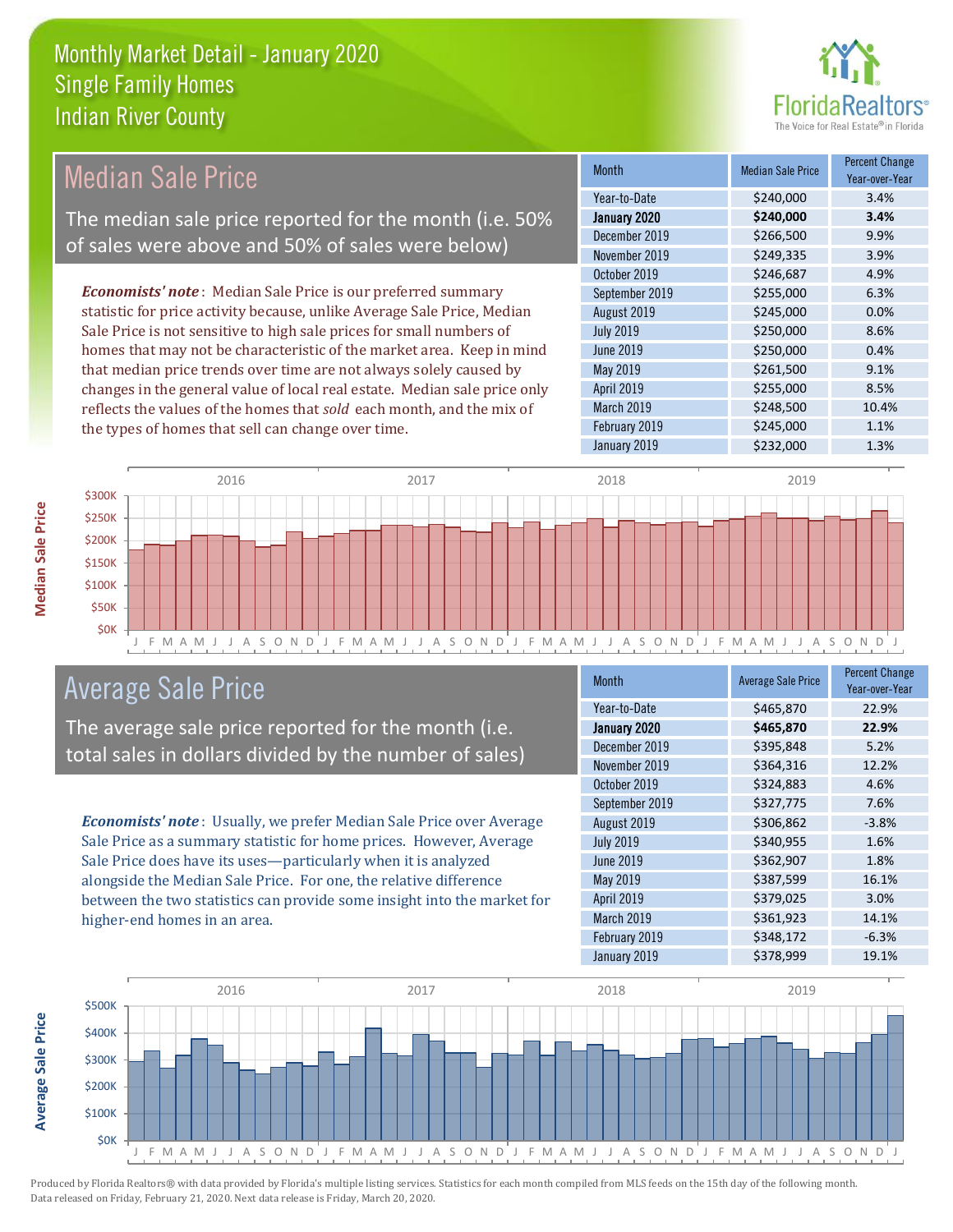

#### **Ollar Volume**

The sum of the sale prices for all sales which closed during the month

*Economists' note* : Dollar Volume is simply the sum of all sale prices in a given time period, and can quickly be calculated by multiplying Closed Sales by Average Sale Price. It is a strong indicator of the health of the real estate industry in a market, and is of particular interest to real estate professionals, investors, analysts, and government agencies. Potential home sellers and home buyers, on the other hand, will likely be better served by paying attention to trends in the two components of Dollar Volume (i.e. sales and prices) individually.

| <b>Month</b>     | <b>Dollar Volume</b> | <b>Percent Change</b><br>Year-over-Year |
|------------------|----------------------|-----------------------------------------|
| Year-to-Date     | \$91.8 Million       | 51.3%                                   |
| January 2020     | \$91.8 Million       | 51.3%                                   |
| December 2019    | \$110.4 Million      | 13.8%                                   |
| November 2019    | \$92.9 Million       | 38.3%                                   |
| October 2019     | \$86.4 Million       | 12.7%                                   |
| September 2019   | \$86.2 Million       | 22.5%                                   |
| August 2019      | \$95.4 Million       | 2.1%                                    |
| <b>July 2019</b> | \$108.8 Million      | 29.1%                                   |
| <b>June 2019</b> | \$107.4 Million      | $-12.2%$                                |
| May 2019         | \$138.0 Million      | 22.3%                                   |
| April 2019       | \$126.2 Million      | 11.0%                                   |
| March 2019       | \$106.0 Million      | 9.3%                                    |
| February 2019    | \$72.4 Million       | $-9.8%$                                 |
| January 2019     | \$60.6 Million       | 4.2%                                    |



# Median Percent of Original List Price Received

The median of the sale price (as a percentage of the original list price) across all properties selling during the month

*Economists' note* : The Median Percent of Original List Price Received is useful as an indicator of market recovery, since it typically rises as buyers realize that the market may be moving away from them and they need to match the selling price (or better it) in order to get a contract on the house. This is usually the last measure to indicate a market has shifted from down to up, so it is what we would call a *lagging* indicator.

| <b>Month</b>     | Med. Pct. of Orig.<br><b>List Price Received</b> | <b>Percent Change</b><br>Year-over-Year |
|------------------|--------------------------------------------------|-----------------------------------------|
| Year-to-Date     | 95.2%                                            | 2.1%                                    |
| January 2020     | 95.2%                                            | 2.1%                                    |
| December 2019    | 95.7%                                            | 0.7%                                    |
| November 2019    | 96.0%                                            | 0.6%                                    |
| October 2019     | 95.6%                                            | $-0.1%$                                 |
| September 2019   | 95.8%                                            | 1.2%                                    |
| August 2019      | 95.2%                                            | 0.2%                                    |
| <b>July 2019</b> | 95.7%                                            | 0.8%                                    |
| <b>June 2019</b> | 95.7%                                            | 0.2%                                    |
| May 2019         | 95.0%                                            | $-0.8%$                                 |
| April 2019       | 94.3%                                            | $-1.3%$                                 |
| March 2019       | 94.4%                                            | $-1.4%$                                 |
| February 2019    | 95.9%                                            | 0.1%                                    |
| January 2019     | 93.2%                                            | $-2.7%$                                 |

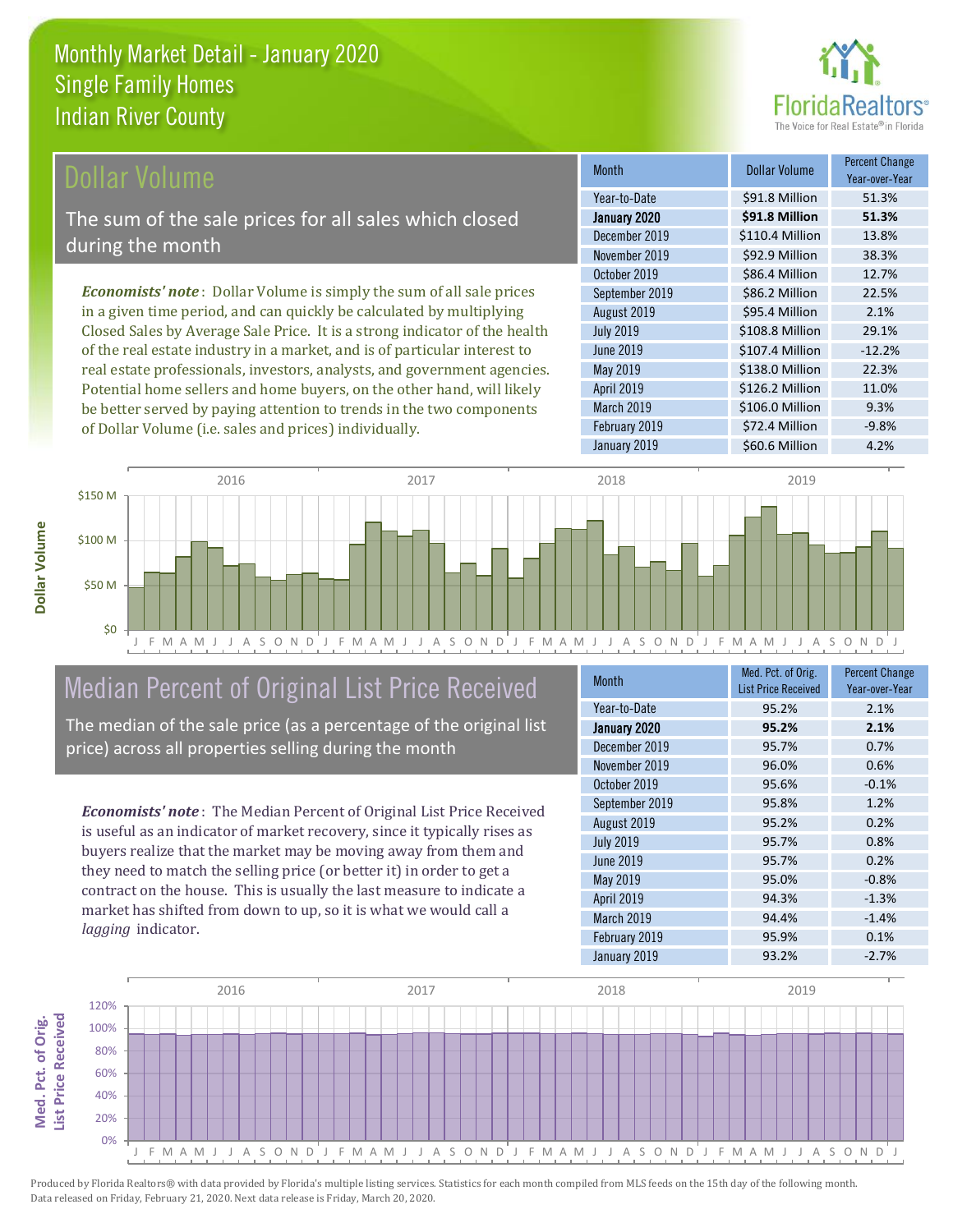

# **Median Time to Contract**

The median number of days between the listing date and contract date for all Closed Sales during the month

*Economists' note* : Like Time to Sale, Time to Contract is a measure of the length of the home selling process calculated for sales which closed during the month. The difference is that Time to Contract measures the number of days between the initial listing of a property and the signing of the contract which eventually led to the closing of the sale. When the gap between Median Time to Contract and Median Time to Sale grows, it is usually a sign of longer closing times and/or declining numbers of cash sales.

| <b>Month</b>      | Median Time to<br>Contract | <b>Percent Change</b><br>Year-over-Year |
|-------------------|----------------------------|-----------------------------------------|
| Year-to-Date      | 66 Days                    | $-17.5%$                                |
| January 2020      | 66 Days                    | $-17.5%$                                |
| December 2019     | 54 Days                    | 14.9%                                   |
| November 2019     | 52 Days                    | $-8.8%$                                 |
| October 2019      | 61 Days                    | 10.9%                                   |
| September 2019    | 59 Days                    | 13.5%                                   |
| August 2019       | 60 Days                    | $-14.3%$                                |
| <b>July 2019</b>  | 67 Days                    | 34.0%                                   |
| <b>June 2019</b>  | 51 Days                    | 4.1%                                    |
| May 2019          | 52 Days                    | 23.8%                                   |
| <b>April 2019</b> | 59 Days                    | 20.4%                                   |
| March 2019        | 60 Days                    | 33.3%                                   |
| February 2019     | 59 Days                    | 28.3%                                   |
| January 2019      | 80 Days                    | 77.8%                                   |



# Median Time to Sale

**Median Time to** 

**Median Time to** 

The median number of days between the listing date and closing date for all Closed Sales during the month

*Economists' note* : Time to Sale is a measure of the length of the home selling process, calculated as the number of days between the initial listing of a property and the closing of the sale. *Median* Time to Sale is the amount of time the "middle" property selling this month was on the market. That is, 50% of homes selling this month took *less* time to sell, and 50% of homes took *more* time to sell. Median Time to Sale gives a more accurate picture than Average Time to Sale, which can be skewed upward by small numbers of properties taking an abnormally long time to sell.

| <b>Month</b>     | <b>Median Time to Sale</b> | <b>Percent Change</b><br>Year-over-Year |
|------------------|----------------------------|-----------------------------------------|
| Year-to-Date     | 105 Days                   | $-19.2%$                                |
| January 2020     | 105 Days                   | $-19.2%$                                |
| December 2019    | 98 Days                    | 5.4%                                    |
| November 2019    | 100 Days                   | 8.7%                                    |
| October 2019     | 102 Days                   | 13.3%                                   |
| September 2019   | 99 Days                    | 2.1%                                    |
| August 2019      | 98 Days                    | $-16.2%$                                |
| <b>July 2019</b> | 107 Days                   | 16.3%                                   |
| <b>June 2019</b> | 96 Days                    | 1.1%                                    |
| May 2019         | 95 Days                    | 13.1%                                   |
| April 2019       | 99 Days                    | 5.3%                                    |
| March 2019       | 99 Days                    | 17.9%                                   |
| February 2019    | 98 Days                    | 7.7%                                    |
| January 2019     | 130 Days                   | 46.1%                                   |

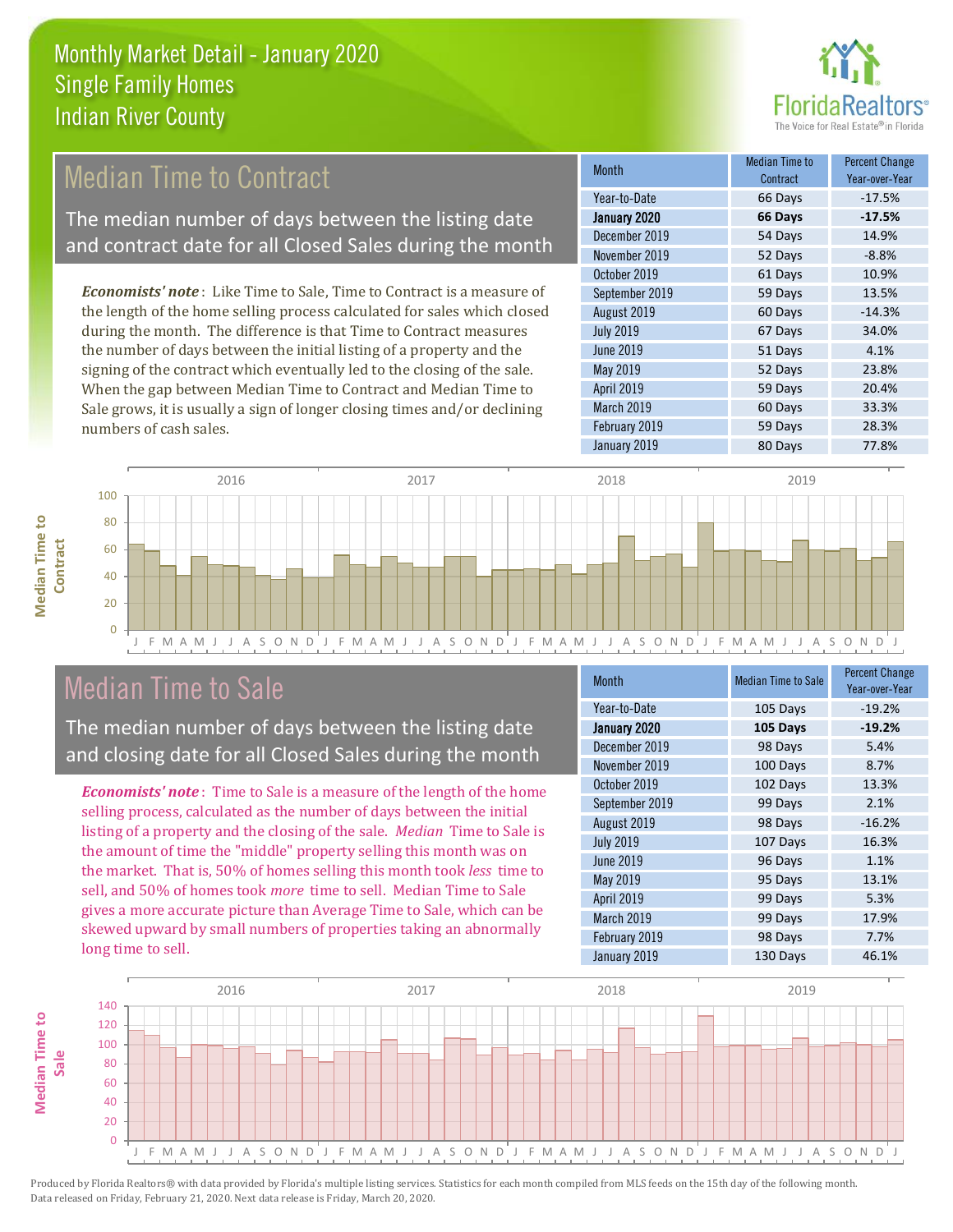

| <b>New Pending Sales</b>                                                      | <b>Month</b>      | <b>New Pending Sales</b> | <b>Percent Change</b><br>Year-over-Year |
|-------------------------------------------------------------------------------|-------------------|--------------------------|-----------------------------------------|
|                                                                               | Year-to-Date      | 318                      | 8.5%                                    |
| The number of listed properties that went under                               | January 2020      | 318                      | 8.5%                                    |
| contract during the month                                                     | December 2019     | 213                      | 36.5%                                   |
|                                                                               | November 2019     | 257                      | $-1.2%$                                 |
|                                                                               | October 2019      | 310                      | 14.0%                                   |
| <b>Economists' note:</b> Because of the typical length of time it takes for a | September 2019    | 243                      | 12.0%                                   |
| sale to close, economists consider Pending Sales to be a decent               | August 2019       | 308                      | 0.3%                                    |
| indicator of potential future Closed Sales. It is important to bear in        | <b>July 2019</b>  | 327                      | 14.3%                                   |
| mind, however, that not all Pending Sales will be closed successfully.        | June 2019         | 292                      | 5.0%                                    |
| So, the effectiveness of Pending Sales as a future indicator of Closed        | May 2019          | 390                      | 9.2%                                    |
| Sales is susceptible to changes in market conditions such as the              | <b>April 2019</b> | 367                      | $-5.9%$                                 |



# New Listings

distressed properties for sale.

The number of properties put onto the market during the month

availability of financing for homebuyers and the inventory of

*Economists' note* : New Listings tend to rise in delayed response to increasing prices, so they are often seen as a lagging indicator of market health. As prices rise, potential sellers raise their estimations of value—and in the most recent cycle, rising prices have freed up many potential sellers who were previously underwater on their mortgages. Note that in our calculations, we take care to not include properties that were recently taken off the market and quickly relisted, since these are not really *new* listings.

| <b>Month</b>     | <b>New Listings</b> | <b>Percent Change</b><br>Year-over-Year |
|------------------|---------------------|-----------------------------------------|
| Year-to-Date     | 434                 | $-9.4%$                                 |
| January 2020     | 434                 | $-9.4%$                                 |
| December 2019    | 248                 | $-6.4%$                                 |
| November 2019    | 372                 | 0.8%                                    |
| October 2019     | 402                 | $-9.9%$                                 |
| September 2019   | 264                 | $-15.1%$                                |
| August 2019      | 290                 | $-16.7%$                                |
| <b>July 2019</b> | 385                 | 15.6%                                   |
| <b>June 2019</b> | 304                 | 0.3%                                    |
| May 2019         | 380                 | $-7.5%$                                 |
| April 2019       | 395                 | $-2.5%$                                 |
| March 2019       | 417                 | $-3.5%$                                 |
| February 2019    | 414                 | $-9.6%$                                 |
| January 2019     | 479                 | $-1.2%$                                 |

January 2019 **293** -5.8%

March 2019 **359** 1.1% February 2019 **300** -4.2%



**Pending Sales**

Pending Sales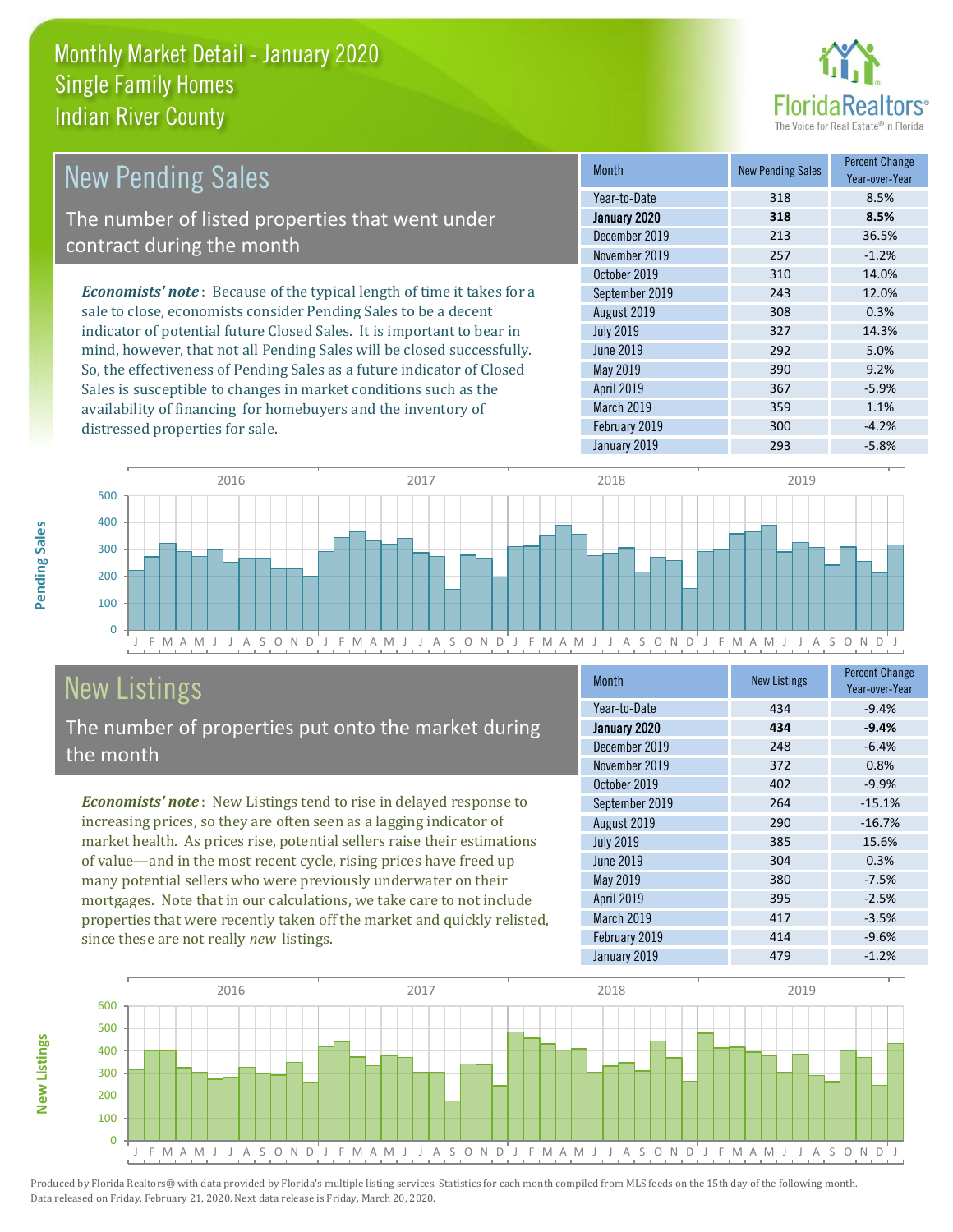

# Inventory (Active Listings)

The number of property listings active at the end of the month

*Economists' note* : There are a number of ways to define and calculate Inventory. Our method is to simply count the number of active listings on the last day of the month, and hold this number to compare with the same month the following year. Inventory rises when New Listings are outpacing the number of listings that go off-market (regardless of whether they actually sell). Likewise, it falls when New Listings aren't keeping up with the rate at which homes are going off-market.

| <b>Month</b>             | Inventory | <b>Percent Change</b><br>Year-over-Year |
|--------------------------|-----------|-----------------------------------------|
| <b>YTD (Monthly Avg)</b> | 1,405     | $-15.4%$                                |
| January 2020             | 1,405     | $-15.4%$                                |
| December 2019            | 1,409     | $-5.8%$                                 |
| November 2019            | 1,389     | $-6.4%$                                 |
| October 2019             | 1,376     | $-7.7%$                                 |
| September 2019           | 1,269     | $-4.7%$                                 |
| August 2019              | 1,318     | $-0.9%$                                 |
| <b>July 2019</b>         | 1,405     | 8.9%                                    |
| <b>June 2019</b>         | 1,391     | 6.4%                                    |
| May 2019                 | 1,501     | 2.3%                                    |
| April 2019               | 1,589     | 12.3%                                   |
| March 2019               | 1,639     | 13.7%                                   |
| February 2019            | 1,755     | 17.6%                                   |
| January 2019             | 1,660     | 19.2%                                   |



# Months Supply of Inventory

An estimate of the number of months it will take to deplete the current Inventory given recent sales rates

*Economists' note* : MSI is a useful indicator of market conditions. The benchmark for a balanced market (favoring neither buyer nor seller) is 5.5 months of inventory. Anything higher is traditionally a buyers' market, and anything lower is a sellers' market. There is no single accepted way of calculating MSI. A common method is to divide current Inventory by the most recent month's Closed Sales count, but this count is a usually poor predictor of future Closed Sales due to seasonal cycles. To eliminate seasonal effects, we use the 12-month average of monthly Closed Sales instead.

| <b>Month</b>             | <b>Months Supply</b> | <b>Percent Change</b><br>Year-over-Year |
|--------------------------|----------------------|-----------------------------------------|
| <b>YTD (Monthly Avg)</b> | 5.0                  | $-20.6%$                                |
| January 2020             | 5.0                  | $-20.6%$                                |
| December 2019            | 5.1                  | $-8.9%$                                 |
| November 2019            | 5.0                  | $-10.7%$                                |
| October 2019             | 5.0                  | $-10.7%$                                |
| September 2019           | 4.7                  | $-6.0%$                                 |
| August 2019              | 4.9                  | $-2.0%$                                 |
| <b>July 2019</b>         | 5.3                  | 8.2%                                    |
| June 2019                | 5.3                  | 8.2%                                    |
| May 2019                 | 5.7                  | 1.8%                                    |
| <b>April 2019</b>        | 6.0                  | 11.1%                                   |
| March 2019               | 6.3                  | 14.5%                                   |
| February 2019            | 6.7                  | 17.5%                                   |
| January 2019             | 6.3                  | 16.7%                                   |

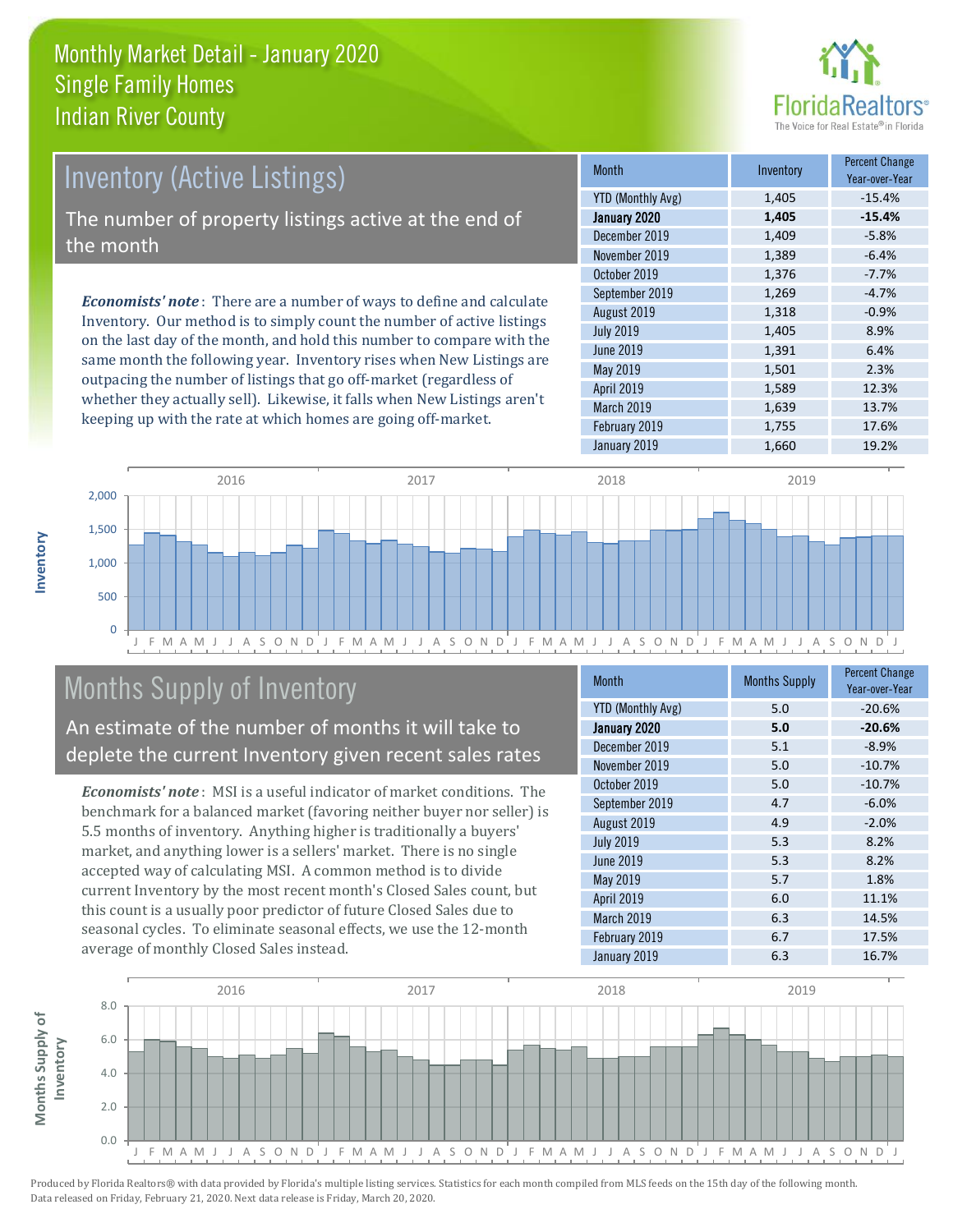

#### \$100,000 - \$149,999 21 5.0% Sale Price Closed Sales Percent Change Year-over-Year Less than \$50,000 0 0 N/A  $$50.000 - $99.999$  2 -60.0% \$150,000 - \$199,999 34 -12.8% \$200,000 - \$249,999 45 80.0% \$400,000 - \$599,999 18 28.6% \$600,000 - \$999,999 13 18.2% *Economists' note:* Closed Sales are one of the simplest—yet most important—indicators for the residential real estate market. When comparing Closed Sales across markets of different sizes, we recommend comparing the percent changes in sales rather than the number of sales. Closed Sales (and many other market metrics) are affected by seasonal cycles, so actual trends are more accurately represented by year-over-year changes (i.e. comparing a month's sales to the amount of sales in the same month in the previous year), rather than changes from one month to the next. \$1,000,000 or more 16 16 166.7% \$250,000 - \$299,999 20 -20.0% \$300,000 - \$399,999 28 86.7% Closed Sales by Sale Price The number of sales transactions which closed during the month



### Median Time to Contract by Sale Price The median number of days between the listing date and contract date for all Closed Sales during the month

*Economists' note* : Like Time to Sale, Time to Contract is a measure of the length of the home selling process calculated for sales which closed during the month. The difference is that Time to Contract measures the number of days between the initial listing of a property and the signing of the contract which eventually led to the closing of the sale. When the gap between Median Time to Contract and Median Time to Sale grows, it is usually a sign of longer closing times and/or declining numbers of cash sales.

| <b>Sale Price</b>     | <b>Median Time to</b><br>Contract | <b>Percent Change</b><br>Year-over-Year |
|-----------------------|-----------------------------------|-----------------------------------------|
| Less than \$50,000    | (No Sales)                        | N/A                                     |
| $$50,000 - $99,999$   | 17 Days                           | $-82.3%$                                |
| $$100,000 - $149,999$ | 58 Days                           | $-10.8%$                                |
| $$150,000 - $199,999$ | 57 Days                           | 26.7%                                   |
| \$200,000 - \$249,999 | 60 Days                           | $-36.2%$                                |
| \$250,000 - \$299,999 | 68 Days                           | 23.6%                                   |
| \$300,000 - \$399,999 | 50 Days                           | $-25.4%$                                |
| \$400,000 - \$599,999 | 77 Days                           | $-65.9%$                                |
| \$600,000 - \$999,999 | 164 Days                          | 11.6%                                   |
| \$1,000,000 or more   | 268 Days                          | $-68.7%$                                |



**Median Time to Contract**

**Median Time to Contract** 

**Closed Sales**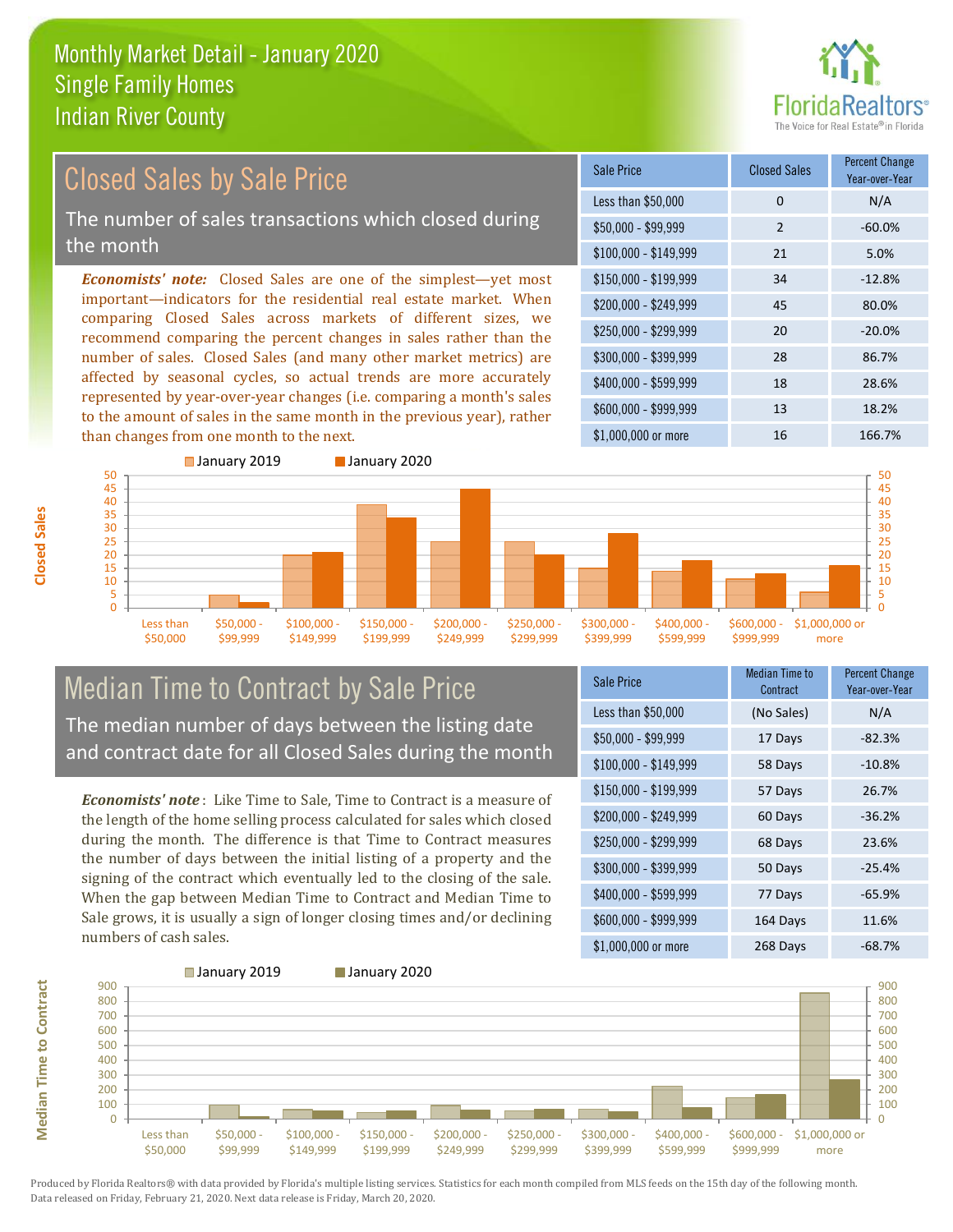

# New Listings by Initial Listing Price The number of properties put onto the market during

the month

*Economists' note:* New Listings tend to rise in delayed response to increasing prices, so they are often seen as a lagging indicator of market health. As prices rise, potential sellers raise their estimations of value—and in the most recent cycle, rising prices have freed up many potential sellers who were previously underwater on their mortgages. Note that in our calculations, we take care to not include properties that were recently taken off the market and quickly relisted, since these are not really *new* listings.

| <b>Initial Listing Price</b> | New Listings | <b>Percent Change</b><br>Year-over-Year |
|------------------------------|--------------|-----------------------------------------|
| Less than \$50,000           | 0            | N/A                                     |
| $$50,000 - $99,999$          | 1            | $-80.0%$                                |
| $$100,000 - $149,999$        | 21           | $-30.0%$                                |
| $$150,000 - $199,999$        | 62           | $-22.5%$                                |
| \$200,000 - \$249,999        | 79           | $-20.2%$                                |
| \$250,000 - \$299,999        | 77           | 11.6%                                   |
| \$300,000 - \$399,999        | 61           | $-19.7%$                                |
| \$400,000 - \$599,999        | 59           | 18.0%                                   |
| \$600,000 - \$999,999        | 40           | 11.1%                                   |
| $$1,000,000$ or more         | 34           | $0.0\%$                                 |



**Inventory**



### Inventory by Current Listing Price The number of property listings active at the end of the month

*Economists' note* : There are a number of ways to define and calculate Inventory. Our method is to simply count the number of active listings on the last day of the month, and hold this number to compare with the same month the following year. Inventory rises when New Listings are outpacing the number of listings that go off-market (regardless of whether they actually sell). Likewise, it falls when New Listings aren't keeping up with the rate at which homes are going off-market.

| <b>Current Listing Price</b> | Inventory | <b>Percent Change</b><br>Year-over-Year |
|------------------------------|-----------|-----------------------------------------|
| Less than \$50,000           | 1         | 0.0%                                    |
| $$50,000 - $99,999$          | 4         | 100.0%                                  |
| $$100,000 - $149,999$        | 37        | $-43.1%$                                |
| $$150,000 - $199,999$        | 121       | $-37.3%$                                |
| \$200,000 - \$249,999        | 188       | $-24.8%$                                |
| \$250,000 - \$299,999        | 184       | 0.5%                                    |
| \$300,000 - \$399,999        | 206       | $-21.7%$                                |
| \$400,000 - \$599,999        | 213       | $-19.6%$                                |
| \$600,000 - \$999,999        | 204       | 8.5%                                    |
| \$1,000,000 or more          | 247       | $-1.2%$                                 |